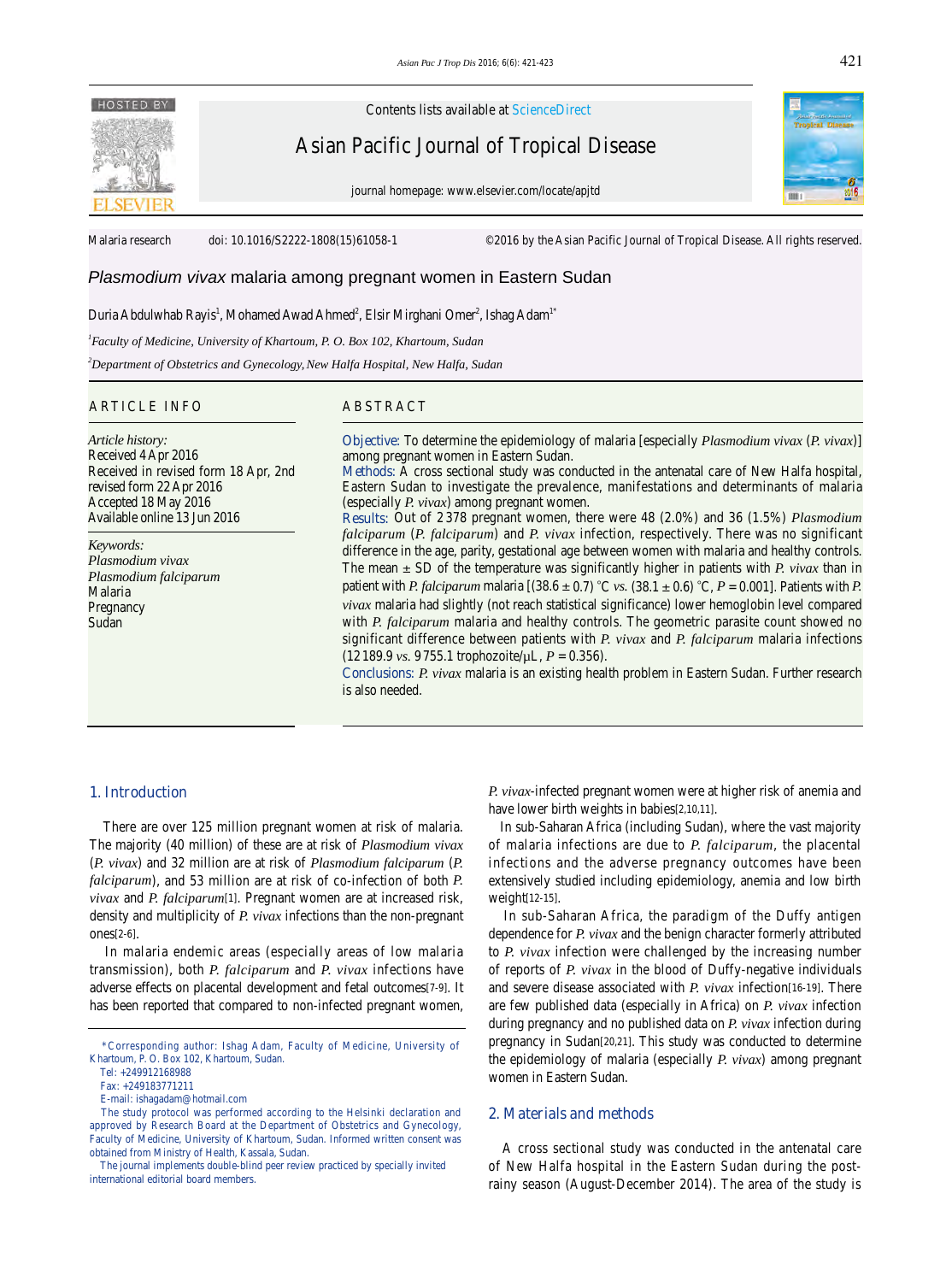characterized by unstable malaria transmission. *P. falciparum* was the main species encountered in the area[22]. However, in the last few years, *P. vivax* infections were reported and even severe cases of *P. vivax* were observed[19]. After signing an informed consent from both the cases of malaria and healthy controls, obstetrics and medical (age, parity, gestational age) history were gathered using questionnaire. The women's weight and axillary temperature were recorded. The data of pregnant women who had malaria infection (*P. vivax*/*P. falciparum*) and healthy controls women were recorded.

 The hemoglobin was measured. Women with malaria were treated with artesunate sulfadoxine-pyrimethamine which is the first line treatment for malaria in Sudan[23].

#### *2.1. Blood smears for malaria and light microscopy*

 The blood smears were prepared as described in the previous work[13]. In summary, thick and thin blood films were prepared and stained with 10% Giemsa and examined under the 100 oil-immersion objective lens of a light microscope. The asexual parasites density was counted per 200 leukocytes assuming a leukocyte count of 8000 leukocytes/μL (for thick films) or per 1000 red blood cells (for thin films). Blood films were considered negative if no parasites were detected in 100 oil-immersion fields of a thick blood film.

#### *2.2. Statistics*

 The data were entered into computer using SPSS for Windows. The mean  $\pm$  SD of the medical and obstetrical variables (age, parity, gestational age, weight, hemoglobin) was compared between the women in the three groups (*P. vivax*, *P. falciparum* and healthy controls) using One-way ANOVA with *Post-hoc* Bonferroni analyses. The parasite count was compared between women with *P. vivax* and *P. falciparum* malaria by non-parametric test.

#### *2.3. Ethics*

 The study protocol was performed according to the Helsinki declaration and approved by Research Board at the Department of Obstetrics and Gynecology, Faculty of Medicine, University of Khartoum, Sudan. Informed written consent was obtained from Ministry of Health, Kassala, Sudan.

#### **3. Results**

 A total of 2 378 women attended the antenatal clinic during the study period. Out of these, there were 48 (2.0%) and 36 (1.5%) *P. falciparum* and *P. vivax* infection, respectively (ratio = 1.3:1.0). There was no *P. falciparum* and *P. vivax* co-infection. There was no significant difference in the age, parity, gestational age between women with malaria and healthy controls (Table 1).

#### **Table 1**

The pregnant women with *P. vivax* and *P. falciparum,* and healthy controls at Eastern Sudan.

| Variables                 | P. vivax       |                | P. falciparum Healthy controls | P       |
|---------------------------|----------------|----------------|--------------------------------|---------|
|                           | $(n = 36)$     | $(n = 48)$     | $(n = 36)$                     |         |
| Age (years)               | $29.4 \pm 6.0$ | $27.2 \pm 6.3$ | $29.2 \pm 5.1$                 | 0.161   |
| Parity                    | $2.8 \pm 2.2$  | $2.3 + 2.7$    | $2.2 + 2.2$                    | 0.570   |
| Gestational age (weeks)   | $24.7 \pm 5.7$ | $23.2 \pm 5.6$ | $24.1 \pm 5.2$                 | 0.532   |
| Weight $(kg)$             | $59.1 \pm 6.4$ | $61.6 \pm 6.5$ | $60.1 \pm 5.3$                 | 0.001   |
| Temperature $(^{\circ}C)$ | $38.6 \pm 0.7$ | $38.1 \pm 0.6$ | $37.2 \pm 0.3$                 | < 0.001 |
| Hemoglobin                | $9.4 \pm 1.1$  | $9.9 \pm 1.2$  | $10.0 \pm 1.1$                 | 0.084   |

All values were expressed as mean ± SD. -: Absent.

The mean  $\pm$  SD of the temperature was significantly higher in

patients with *P. vivax* compared with patients with *P. falciparum* malaria  $[(38.6 \pm 0.7) °C$  *vs.*  $(38.1 \pm 0.6) °C$ ,  $P = 0.001$ .

 Patients with *P. vivax* malaria had slightly (not reach statistical significance) lower hemoglobin level compared with *P. falciparum* malaria and healthy controls (Table 1).

 There was no significant difference in the geometric parasite count between patients with *P. vivax* and *P. falciparum* malaria infections (12189.9 *vs*. 9755.1 trophozoite/µL, *P* = 0.356) (Figure1).



**Figure 1.** The geometric mean of the parasite count in *P. vivax* and *P. falciparum* malaria among pregnant women in Eastern Sudan.

#### **4. Discussion**

 This is the first report of *P. vivax* malaria infections among pregnant women in Sudan. The previous reports have shown that *P. falciparum* was the sole species among pregnant women in the Eastern and Central Sudan[13,15,24]. It has recently been shown that *P. vivax* malaria is an existing health problem and even severe cases of *P. vivax* were observed among both children and adults in Eastern Sudan<sup>[18,19]</sup>. The influx of the Ethiopians through the border after signing the peace agreement was the explanation mentioned by some researchers[18]. There are generally few reports of *P. vivax* infections among pregnant women in Africa and *P. vivax* was considered rare before[20,21].

 In the current study, there was no significant difference in the mean age and parity between pregnant women with *P. falciparum* and *P. vivax* infections, and healthy controls women. This goes with the previous reports where it has been shown that pregnant women in Eastern and Central Sudan were susceptible to *P. falciparum* infections regardless to their age and parity, and the low transmission of the malaria infections in the area was the main explanation. On the other hand, primigravidae were observed to have an increased risk of *P. falciparum* and *P. vivax* compared to multigravidae[25].

 Interestingly, in this study, women with *P. vivax* malaria had significantly higher temperature than women with *P. falciparum* malaria. This goes with previous studies that showed that *P. vivax* had a lower pyrogenic threshold and cytokines released compared to *P. falciparum*[26-28]. Fever as well as the other clinical consequences of *Plasmodium* infection are manifest during the blood-stage of infection and are worsened by high densities of the parasitemia. The lower pyrogenic threshold and densities of the parasitemia could be explained by the ability of *P. falciparum* to invade all erythrocytes, whereas *P. vivax* selectively infests young erythrocytes (reticulocytes), and thus *P. vivax* could have a lower parasitemia than *P. falciparum*[29,30].

#### *4.1. Limitations of the present study*

 The study was small size and might lack the power to estimate the difference between the *P. vivax* and *P. falciparum* malaria. Only